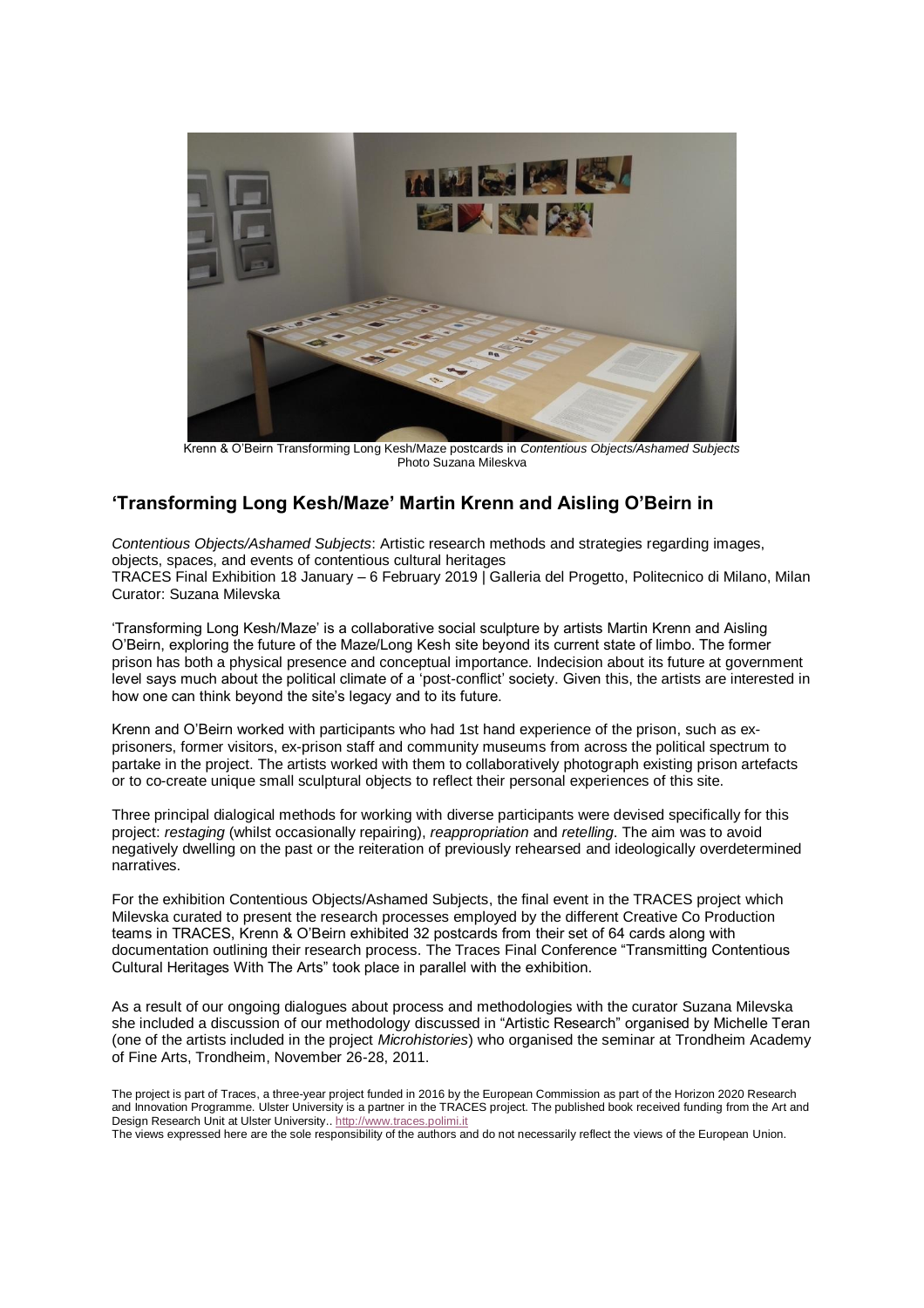



Opening night of *Contentious Objects/Ashamed Subjects*, visitors reading and taking postcards from Transforming Long Kesh/Maze. Photo Suzana Mileskva TRACES